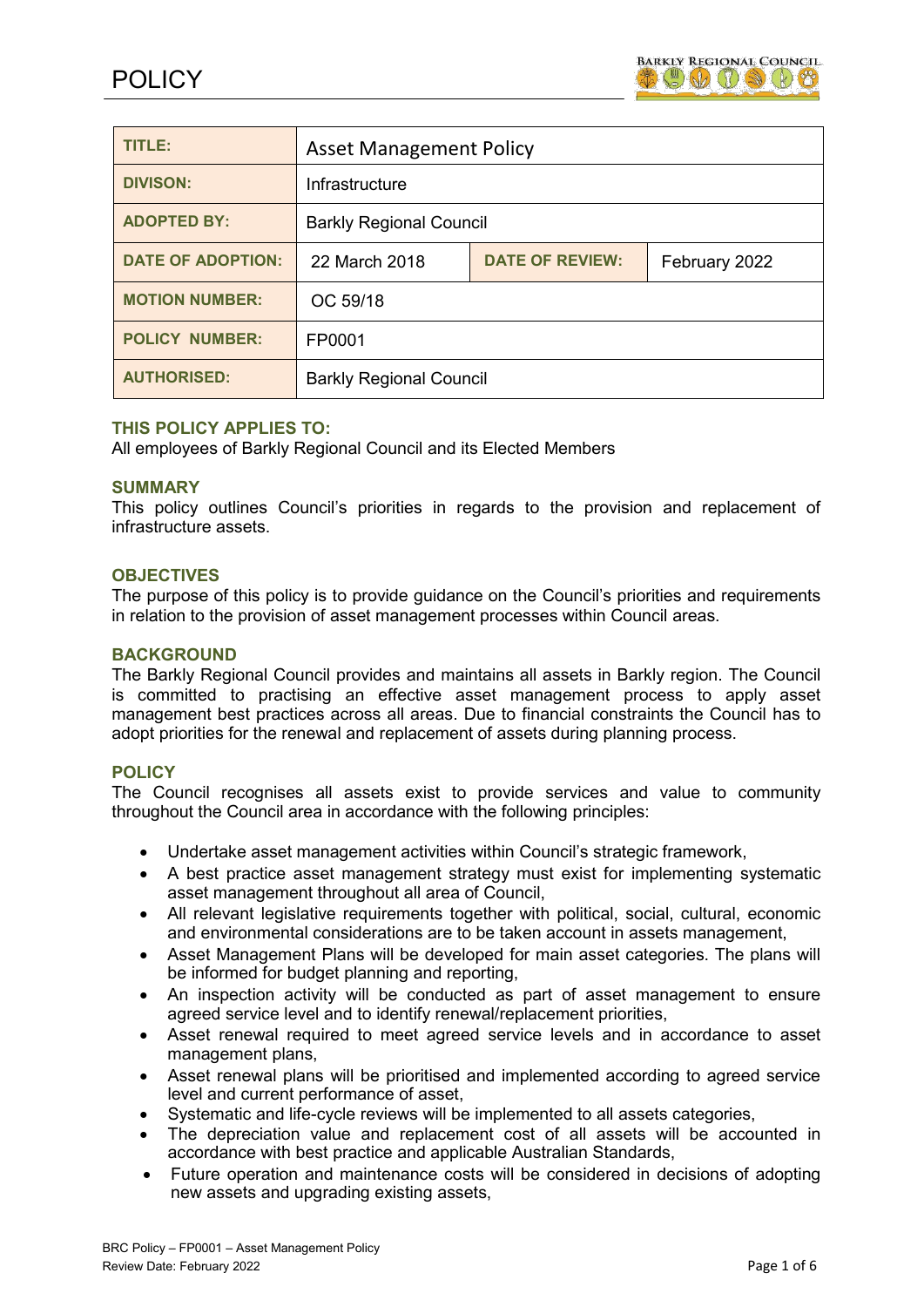- Asset and financial management training will be provided for Elected Council Members and relevant staffs,
- Wherever possible, asset management and renewal plans will ensure the sustainable practices.

# **Financial Asset Classes**

For the purposes of financial reporting non-current physical assets will be grouped into the Financial Asset Classes as detailed below.

- Land Under Roads
- Land and Improvements
- Buildings
- Stormwater Drainage
- Roads Infrastructure
- Water and Sewerage Infrastructure
- Other Infrastructure
- Plant and Equipment
- **Motor Vehicles**
- **Other Assets**

# **Accounting for Non-Current Assets upon Initial Recognition**

#### Recognition and Control

Prior to being brought to account as a Non-Current Asset the item must satisfy the following criterion –

- It must have physical substance
- The entity is able to receive the benefit and restrict other entities' access to the benefits provided by the item. (Control)
- It is probable that future economic benefits or service potential associated with the asset will flow to the entity (Future Economic Benefit)
- The item is not held for sale and it is expected to be used by Council for greater than 12 months (Non-Current and Not Held for Sale)
- The cost of the item can be measured reliably
- Its value exceeds the Capitalisation Threshold (Capitalisation Threshold)

## Capitalisation Threshold

Items of low value are to be expensed on the basis of materiality. Capitalisation Thresholds have been established for all asset classes at \$5,000.

## **Valuation Basis (Cost or Fair Value)**

All Non-Current Assets are to be valued either at Fair Value or Historical Cost.

## **Portable and Attractive Items**

Some items, whether above or below the capitalisation threshold, may be at risk of theft or loss. Items considered to be 'Portable and Attractive' are to be recorded in the respective 'Portable and Attractive Items Register' of each agency.

These registers are to be verified annually via a regular or rolling stocktake process.

## **Contributed Assets or assets acquired for below cost**

Assets acquired through donation or below cost are to be initially recorded at their estimated Fair Value.

## **Accounting for Assets after Initial Recognition**

Subsequent Expenditure: Capital v Maintenance

Expenditure subsequent to initial acquisition is to either be expensed to the Profit and Loss Account as Maintenance or capitalised against the asset as Capital Expenditure.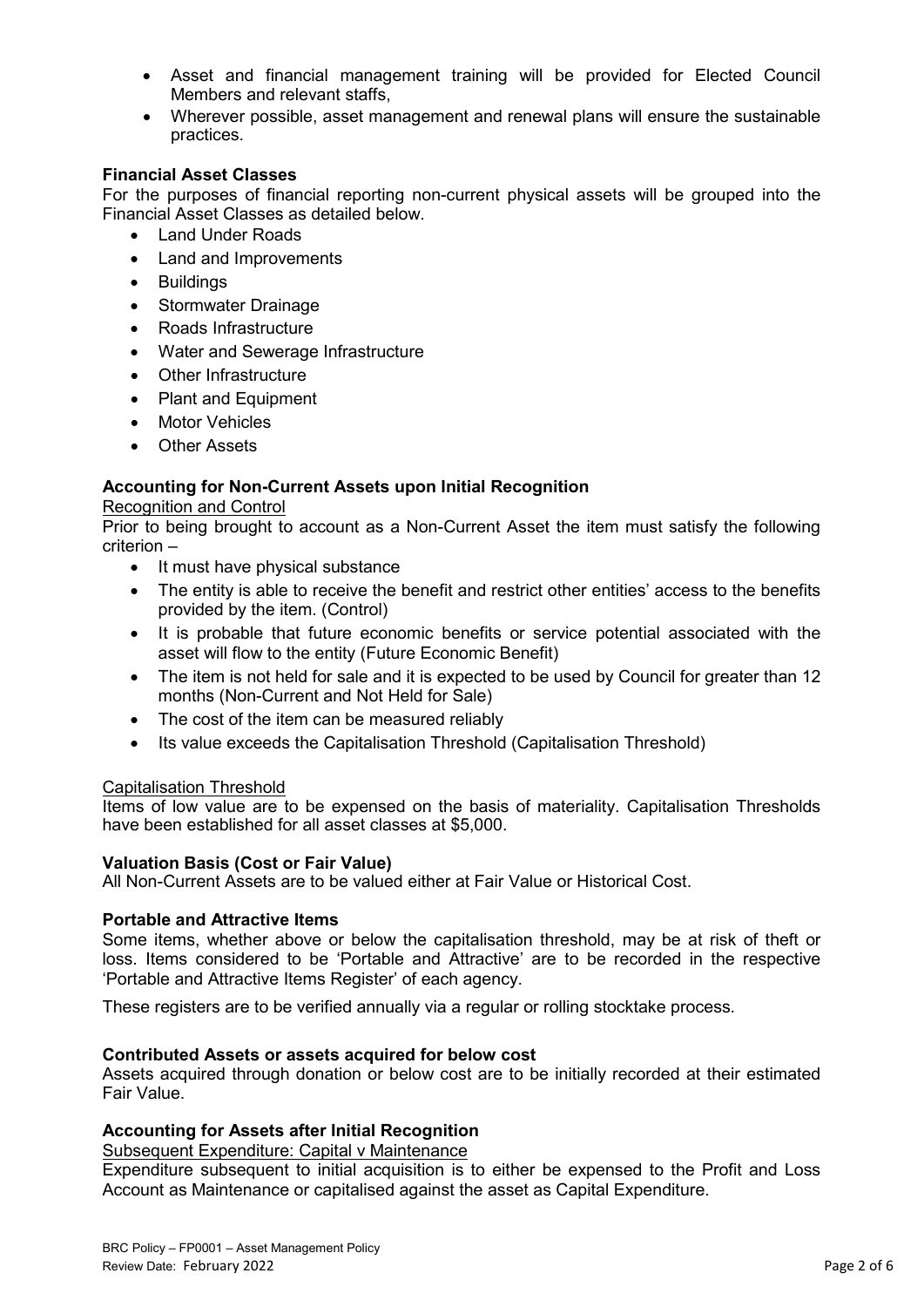The criteria to be applied to determine whether costs should be capitalised or not is whether, when compared to the existing asset, the expenditure meets one of the following criteria –

- Exceeds the capitalisation threshold;
- Extends the useful life of the asset, by a period of greater than 12 months; and
- Provides additional economic benefits or service potential.

# Depreciation Method

The Depreciable Amount of each component of all Non-Current Assets are to be depreciated on a systematic basis over their useful life using a method that reflects the pattern in which the asset's future economic benefits are expected to be consumed by the entity.

In doing so due consideration is required to be given ensuring -

- The method used matches expected pattern of consumption of the assets future economic benefits
- Where the asset has a number of different components with varying patterns of consumption, each component is depreciated separately
- Depreciation is to be calculated on a systematic basis over the asset's useful life
- A Residual Value has been determined to ensure the depreciation is allocated against the Depreciable Amount.

In the absence of better information it is assumed that assets will be depreciated in a constant pattern (straight-line). It is also assumed that, except for assets traded in an open market, that the Residual Value is nil.

The components of assets often experience regular renewal which as a consequence either extend the useful life of the asset or result in an increase in the assets remaining service potential. Such practice indicates that the various components are comprised of two parts which have a different Useful Life. For these assets the various components are required to be separated into a short-life part (representing the cost of the expected renewal treatment) and the long-life part (the balance between the component cost and short-life part) with each part depreciated over their respective Useful Life.

Based on materiality consideration it is appropriate to calculate and apply a weighted average depreciation rate to be applied at the component level.

# Annual Reviews (including Impairment)

The following aspects are required to be reviewed by Asset Custodians for all Non-Current assets at the end of each financial year to ascertain whether there have been any changes since the last revaluation.

- Replacement Cost / Unit Rates
- Condition / Consumption Rating
- Pattern of Consumption
- Useful Life
- Residual Value
- Recoverable Amount (if there are indicators of Impairment)

Where the impact of changes in any of the key assumptions used to determine the Fair Value would result in a material difference between the Carrying Amount and the Fair Value the entire Asset Class is to be re-valued.

If the Asset Class is not re-valued any changes in the key assumptions are to be accounted for prospectively as a change in the rate of depreciation in future periods.

If the Carrying Amount exceeds the Recoverable Amount the asset is to be written down to the Recoverable Amount and an Impairment Loss recorded in the Profit and Loss Account. However, for assets valued at Fair Value this action may be avoided by revaluing the individual asset (if impact is not material) or entire class of asset to Fair Value. This action would result in the Carrying Amount being the Fair Value and equalling the Recoverable Amount thereby resulting in no Impairment Loss.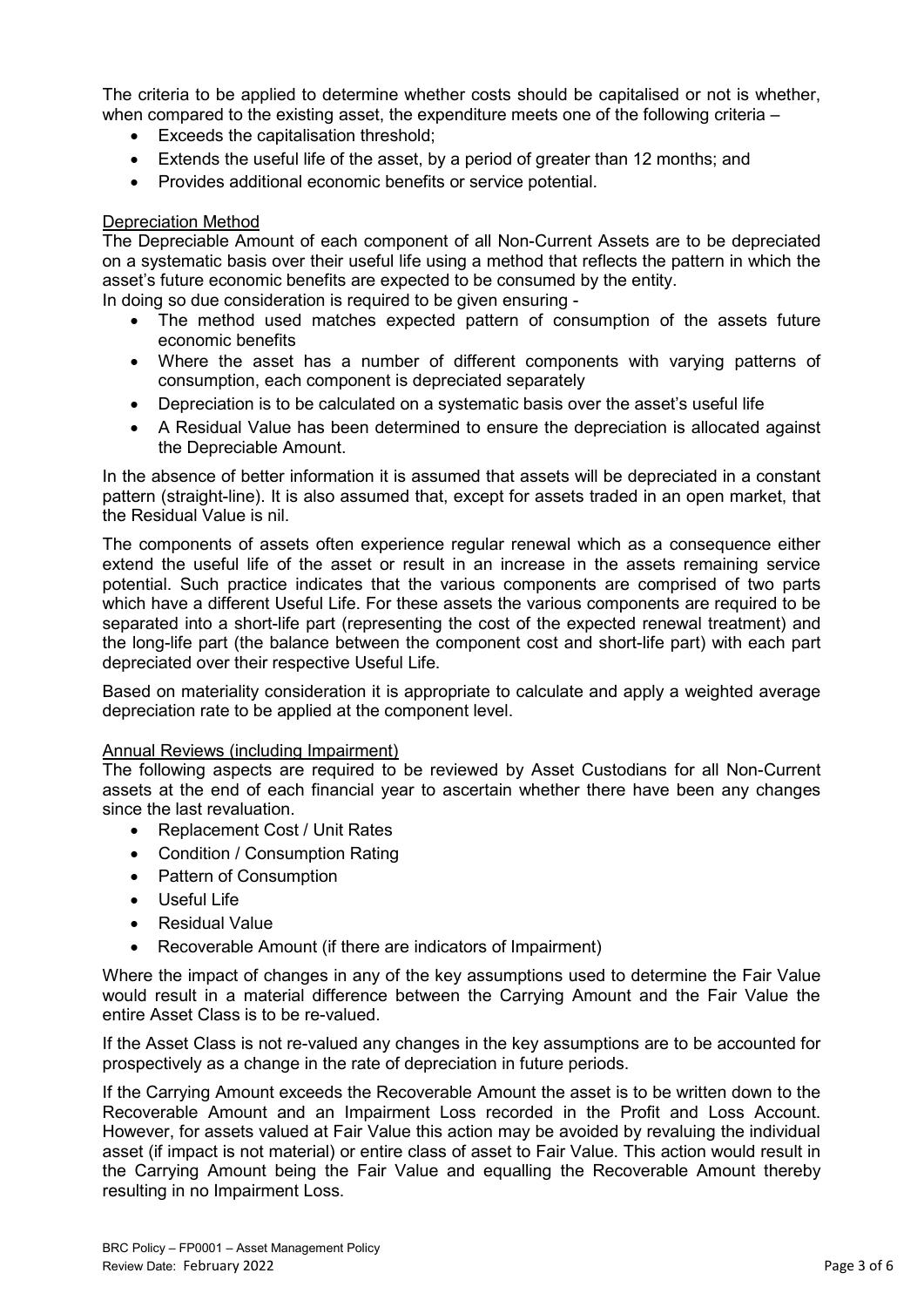# Assets Written Down to Nil but Still in Use

Assets valued at Fair Value that have a written down value of zero and are still in use shall be re-lived and re-valued if the current replacement cost is of a material amount.

Assets valued at Historical Cost that have been written down to zero and are still in use shall be written off and brought back to account with a new asset number and useful life if the new estimate of written down value is of a material amount.

## Management of Work in Progress

Each section is required to actively manage capital projects to ensure that capital costs are removed from WIP and capitalised to appropriate assets (whether new or additions to existing assets) in a timely manner. The timing that expenditure no longer belongs in WIP is the point at which the asset is put into service or use.

Each section is to review their WIP balance on a monthly basis to ensure that there are no assets currently in service recorded in WIP.

# Assets Held for Sale

At the time when it is resolved that a non-current asset will be sold, and the disposal is likely to occur within 12 months, that asset will be classified as a current asset as "Asset Held for Sale".

The value of these assets will be the carrying value in the asset register as at the date of the resolution. Any further costs incurred in the development of such asset will also be included as part of the value of the asset held for sale.

Items that are classified as assets held for sale are to be assessed on an annual basis at the end of the reporting period. If circumstances change and it is deemed that the asset will not be sold within the following 12 months the asset is to be re-classified as a non-current asset and valued in accordance with the relevant valuation methodologies.

Once classified as an 'asset held for sale' depreciation of the asset is to cease.

## **Revaluation of Non-Current Assets**

# Non-Current Assets required to be Re-valued

All Non-Current Assets are to be valued either at Fair Value or Historical Cost.

## Fair Value Valuation Method

The fair value of an asset is the best estimate of the price reasonably obtainable for an asset of a similar type, age and condition in the market at the date of valuation. Fair Value is to be determined using either one of or a combination of appropriate valuation techniques. These include –

- Market approach
- Income approach
- Cost approach

## Revaluation Threshold

In order to minimise the cost associated with revaluations a materiality (Revaluation) threshold has been established for each Asset Class. It is considered that the impact of revaluation of assets below this threshold would result in an immaterial impact in relation to the value of the entire class and therefore the cost of valuing these assets would exceed the net benefit gained. Revaluation Thresholds have been established for all asset classes at \$10,000.

## Frequency of Revaluations

All Asset Classes valued at Fair Value are required to be re-valued regularly to ensure the Carrying Amount does not differ materially from the Fair Value. This may include a combination of Comprehensive Valuations supported and Interim Revaluations.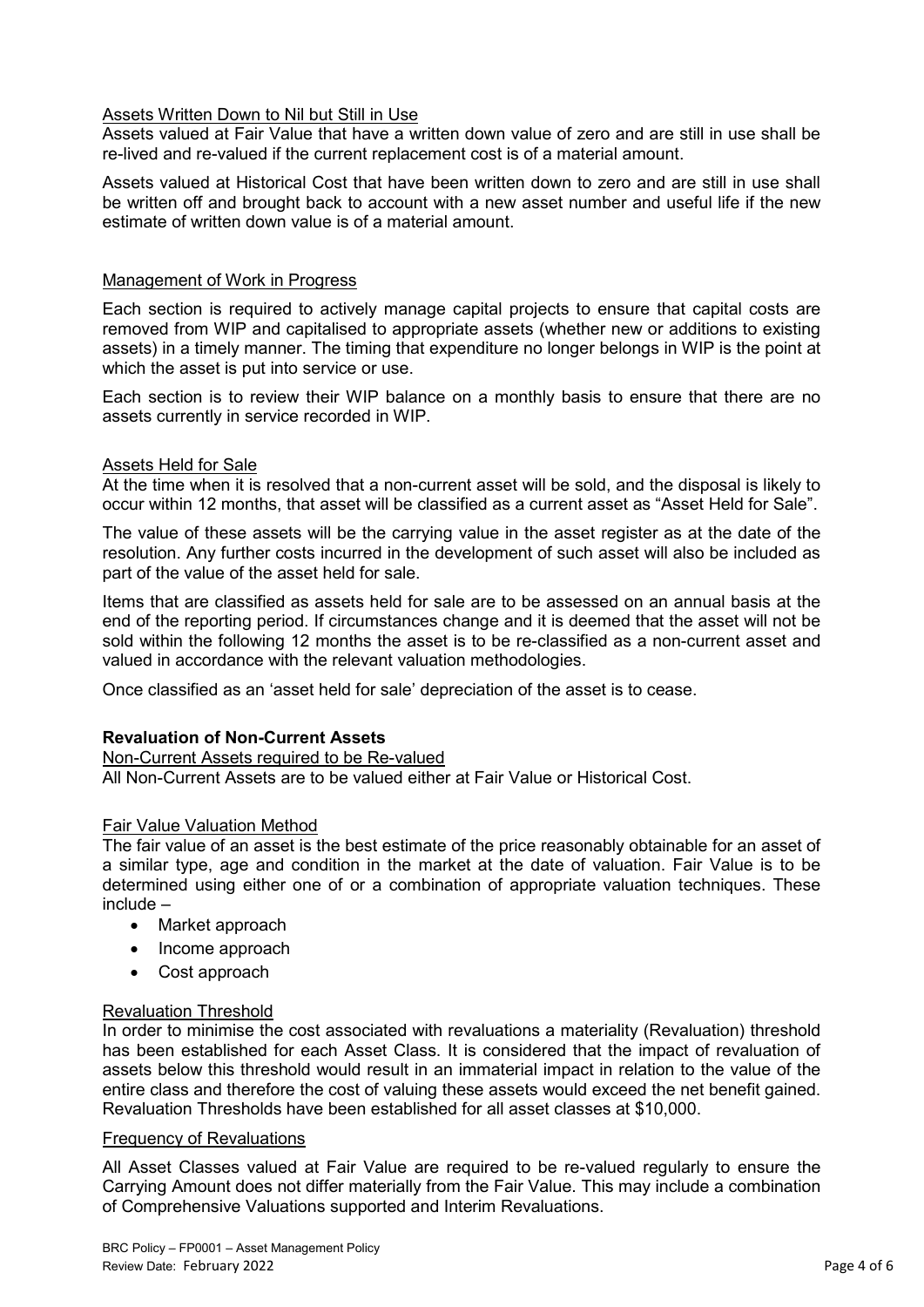In some circumstances it may be appropriate to undertake a 'rolling valuation' where a large portion of the portfolio is physically inspected in such a way resulting in a 100% inspection over a three-year period. The assets not inspected are to be revalued by way of indexation. Such valuations should be treated as a desktop valuation with the final valuation recorded as a comprehensive valuation.

The maximum period allowed between a Comprehensive Revaluation and the frequency of Interim Revaluations is 3 years.

# **De-recognition of Non-Current Assets**

Assets are to be removed from the financial asset register and the underlying asset management component register (if applicable) on its disposal, trade-in, retirement, decommissioning, abandonment, confirmation of any theft or loss or when it is withdrawn from use and no future economic benefits are expected from the asset.

All decisions to derecognise an asset should be authorised and supported by appropriate documentation prior to removal from the Financial Asset Register.

The gain or loss on disposal is the difference between the proceeds and the carrying amount and should be recognised in the Profit and Loss Account. Proceeds include cash received and trade-in value.

Any costs associated with the disposal of the assets are to be recognised as an expense in the Profit and Loss Account.

# **Financial Statement Disclosures**

The Accounting Standards and other prescribed requirements require the disclosure of a range of information in the financial statements. All disclosures as required by the prescribed requirements shall be disclosed. This includes, but is not limited to, the following. For each Asset Class –

- Measurement basis used for determining gross carrying amount;
- Capitalisation threshold for asset recognition;
- Depreciation methods used;
- Useful lives or the depreciation rates used;
- The gross carrying amount and the accumulated depreciation (aggregated with accumulated impairment losses) at the beginning and end of the period (Gross disclosure method).

A reconciliation showing for each Asset Class the movements between the carrying amount at the beginning and end of the period showing –

- Additions
- Assets classified as held for sale and other disposals
- Increases or decreases from revaluations
- Impairment losses recognised and reversed
- **Depreciation**
- Net exchange differences and
- Other changes.

Details of any revaluations including –

- Whether the valuation was conducted internally or by an external valuator,
- The type of revaluation (full revaluation or interim revaluation),
- Date of effect and
- The financial impact (both for gross value and accumulated depreciation).